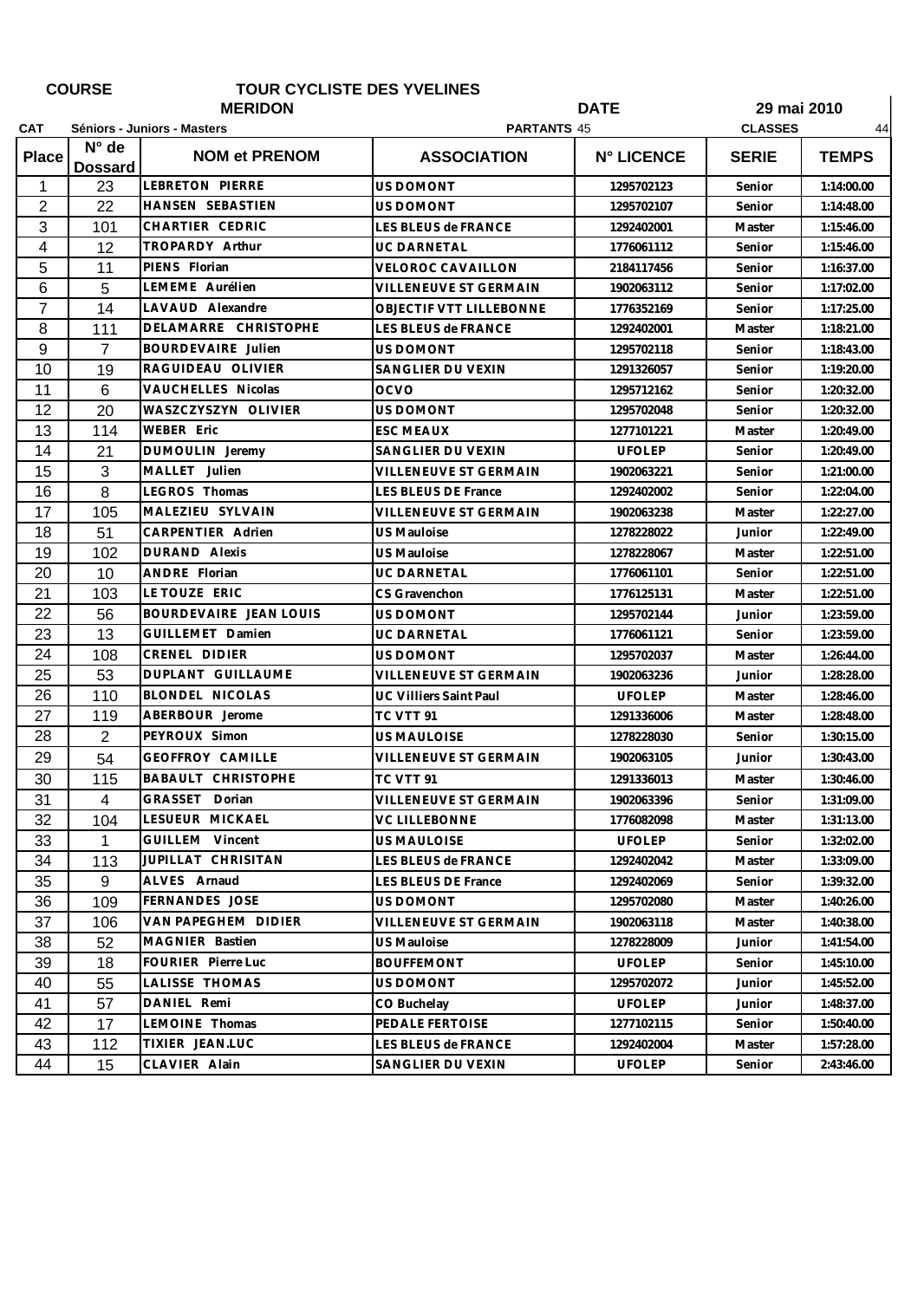| <b>COURSE</b>  |                                  | <b>TOUR CYCLISTE DES YVELINES</b> |                              |                   |                |              |  |
|----------------|----------------------------------|-----------------------------------|------------------------------|-------------------|----------------|--------------|--|
|                |                                  | <b>EPONE</b><br><b>DATE</b>       |                              |                   |                | 29 mai 2010  |  |
| <b>CAT</b>     |                                  | Séniors - Juniors - Masters       | <b>PARTANTS 39</b>           |                   | <b>CLASSES</b> | 38           |  |
| <b>Place</b>   | $N^{\circ}$ de<br><b>Dossard</b> | <b>NOM et PRENOM</b>              | <b>ASSOCIATION</b>           | <b>N° LICENCE</b> | <b>SERIE</b>   | <b>TEMPS</b> |  |
| 1              | 12                               | TROPARDY Arthur                   | <b>UC DARNETAL</b>           | 1776061112        | Senior         | 0.06.50      |  |
| $\overline{2}$ | 22                               | HANSEN SEBASTIEN                  | US DOMONT                    | 1295702107        | Senior         | 0.06.51      |  |
| 3              | 14                               | LAVAUD Alexandre                  | OBJECTIF VTT LILLEBONNE      | 1776352169        | Senior         | 0.06.52      |  |
| 4              | 23                               | LEBRETON PIERRE                   | US DOMONT                    | 1295702123        | Senior         | 0.06.54      |  |
| 5              | 11                               | PIENS Florian                     | <b>VELOROC CAVAILLON</b>     | 2184117456        | Senior         | 0.07.00      |  |
| $6\,$          | 101                              | CHARTIER CEDRIC                   | LES BLEUS de FRANCE          | 1292402001        | Master         | 0.07.01      |  |
| $\overline{7}$ | 5                                | LEMEME Aurélien                   | VILLENEUVE ST GERMAIN        | 1902063112        | Senior         | 0.07.05      |  |
| 8              | $\overline{7}$                   | <b>BOURDEVAIRE</b> Julien         | US DOMONT                    | 1295702118        | Senior         | 0.07.11      |  |
| 9              | 13                               | GUILLEMET Damien                  | <b>UC DARNETAL</b>           | 1776061121        | Senior         | 0.07.14      |  |
| 10             | 9                                | ALVES Arnaud                      | <b>LES BLEUS DE France</b>   | 1292402069        | Senior         | 0.07.19      |  |
| 11             | 8                                | LEGROS Thomas                     | LES BLEUS DE France          | 1292402002        | Senior         | 0.07.22      |  |
| 12             | 3                                | MALLET Julien                     | VILLENEUVE ST GERMAIN        | 1902063221        | Senior         | 0.07.22      |  |
| 13             | 111                              | DELAMARRE CHRISTOPHE              | LES BLEUS de FRANCE          | 1292402001        | Master         | 0.07.23      |  |
| 14             | 15                               | CLAVIER Alain                     | SANGLIER DU VEXIN            | <b>UFOLEP</b>     | Senior         | 0.07.24      |  |
| 15             | 4                                | GRASSET Dorian                    | <b>VILLENEUVE ST GERMAIN</b> | 1902063396        | Senior         | 0.07.26      |  |
| 16             | 20                               | WASZCZYSZYN OLIVIER               | US DOMONT                    | 1295702048        | Senior         | 0.07.27      |  |
| 17             | 21                               | DUMOULIN Jeremy                   | SANGLIER DU VEXIN            | <b>UFOLEP</b>     | Senior         | 0.07.31      |  |
| 18             | 6                                | VAUCHELLES Nicolas                | <b>OCVO</b>                  | 1295712162        | Senior         | 0.07.32      |  |
| 19             | $\overline{2}$                   | PEYROUX Simon                     | <b>US MAULOISE</b>           | 1278228030        | Senior         | 0.07.41      |  |
| 20             | 10                               | ANDRE Florian                     | <b>UC DARNETAL</b>           | 1776061101        | Senior         | 0.07.42      |  |
| 21             | 55                               | LALISSE THOMAS                    | US DOMONT                    | 1295702072        | Junior         | 0.07.42      |  |
| 22             | 56                               | BOURDEVAIRE JEAN LOUIS            | US DOMONT                    | 1295702144        | Junior         | 0.07.43      |  |
| 23             | 51                               | CARPENTIER Adrien                 | <b>US Mauloise</b>           | 1278228022        | Junior         | 0.07.45      |  |
| 24             | 102                              | <b>DURAND Alexis</b>              | US Mauloise                  | 1278228067        | Master         | 0.07.55      |  |
| 25             | 105                              | MALEZIEU SYLVAIN                  | <b>VILLENEUVE ST GERMAIN</b> | 1902063238        | Master         | 0.08.01      |  |
| 26             | 1                                | <b>GUILLEM</b> Vincent            | <b>US MAULOISE</b>           | <b>UFOLEP</b>     | Senior         | 0.08.01      |  |
| 27             | 53                               | DUPLANT GUILLAUME                 | VILLENEUVE ST GERMAIN        | 1902063236        | Junior         | 0.08.02      |  |
| 28             | 54                               | <b>GEOFFROY CAMILLE</b>           | <b>VILLENEUVE ST GERMAIN</b> | 1902063105        | Junior         | 0.08.03      |  |
| 29             | 104                              | LESUEUR MICKAEL                   | <b>VC LILLEBONNE</b>         | 1776082098        | Master         | 0.08.11      |  |
| 30             | 52                               | MAGNIER Bastien                   | <b>US Mauloise</b>           | 1278228009        | Junior         | 0.08.16      |  |
| 31             | 103                              | LE TOUZE ERIC                     | CS Gravenchon                | 1776125131        | Master         | 0.08.21      |  |
| 32             | 109                              | FERNANDES JOSE                    | US DOMONT                    | 1295702080        | Master         | 0.08.30      |  |
| 33             | 108                              | CRENEL DIDIER                     | US DOMONT                    | 1295702037        | Master         | 0.08.33      |  |
| 34             | 17                               | LEMOINE Thomas                    | PEDALE FERTOISE              | 1277102115        | Senior         | 0.08.40      |  |
| 35             | 106                              | VAN PAPEGHEM DIDIER               | VILLENEUVE ST GERMAIN        | 1902063118        | Master         | 0.08.40      |  |
| 36             | 57                               | DANIEL Remi                       | CO Buchelay                  | <b>UFOLEP</b>     | Junior         | 0.08.41      |  |
| 37             | 113                              | JUPILLAT CHRISITAN                | LES BLEUS de FRANCE          | #N/A              | Master         | 0.09.11      |  |
| 38             | 112                              | TIXIER JEAN.LUC                   | LES BLEUS de FRANCE          | 1292402004        | Master         | 0.09.59      |  |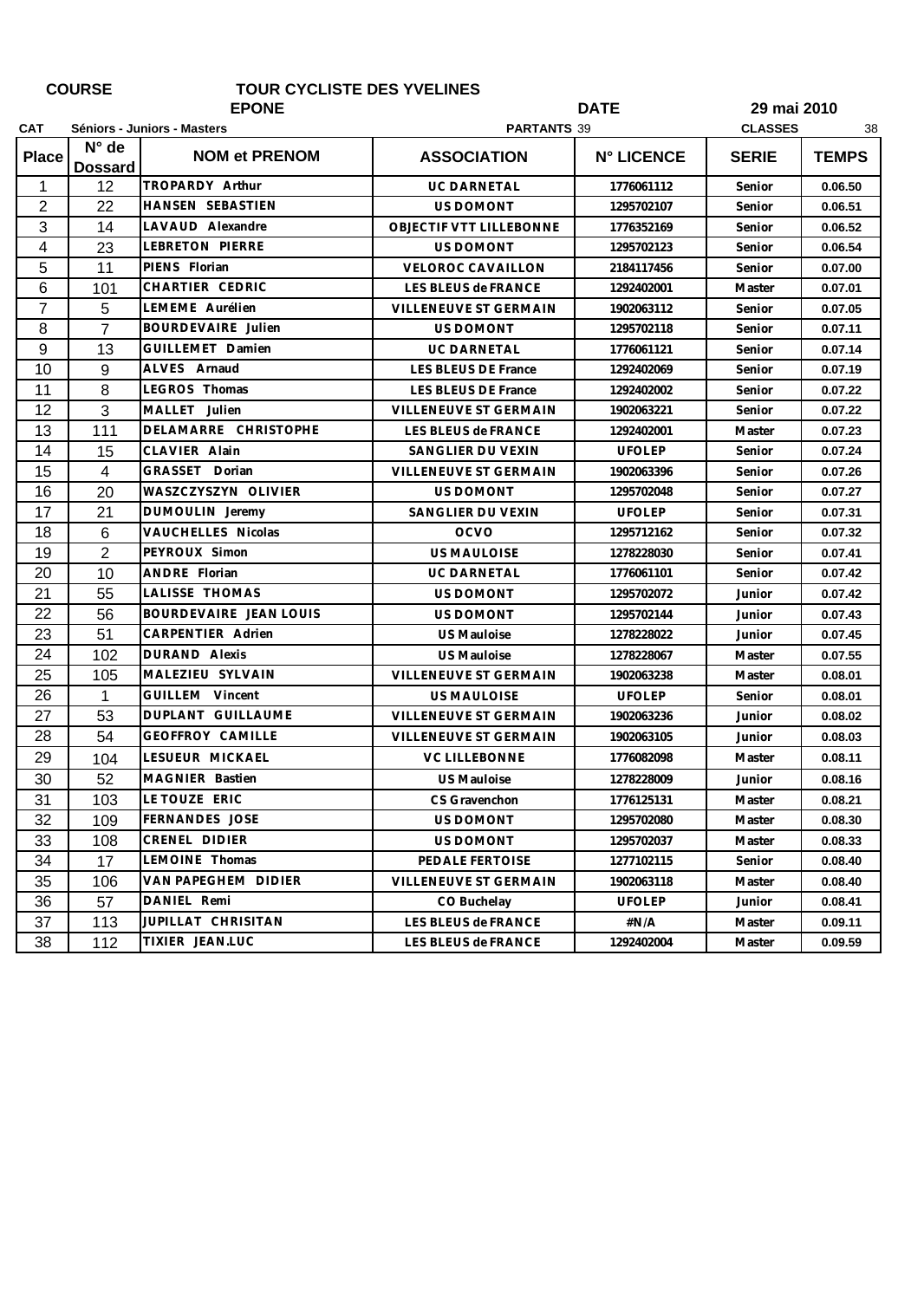| <b>COURSE</b>  |                                  |                                      | <b>TOUR CYCLISTE DES YVELINES</b> |                   |                      |              |
|----------------|----------------------------------|--------------------------------------|-----------------------------------|-------------------|----------------------|--------------|
|                |                                  | <b>MORAINVILLIERS</b><br><b>DATE</b> |                                   |                   | 30 mai 2010          |              |
| <b>CAT</b>     |                                  | Séniors - Juniors - Masters          | <b>PARTANTS 39</b>                |                   | 27<br><b>CLASSES</b> |              |
| <b>Place</b>   | $N^{\circ}$ de<br><b>Dossard</b> | <b>NOM et PRENOM</b>                 | <b>ASSOCIATION</b>                | <b>N° LICENCE</b> | <b>SERIE</b>         | <b>TEMPS</b> |
| 1              | 23                               | <b>LEBRETON PIERRE</b>               | <b>US DOMONT</b>                  | 1295702123        | Senior               | 1:52:22      |
| $\overline{2}$ | 22                               | HANSEN SEBASTIEN                     | US DOMONT                         | 1295702107        | Senior               | 1:52:22      |
| 3              | 14                               | LAVAUD Alexandre                     | OBJECTIF VTT LILLEBONNE           | 1776352169        | Senior               | 1:56:22      |
| 4              | 11                               | PIENS Florian                        | <b>VELOROC CAVAILLON</b>          | 2184117456        | Senior               | 1:56:23      |
| 5              | 3                                | MALLET Julien                        | <b>VILLENEUVE ST GERMAIN</b>      | 1902063221        | Senior               | 1:59:26      |
| 6              | 12                               | TROPARDY Arthur                      | <b>UC DARNETAL</b>                | 1776061112        | Senior               | 2:00:26      |
| $\overline{7}$ | 21                               | DUMOULIN Jeremy                      | SANGLIER DU VEXIN                 | <b>UFOLEP</b>     | Senior               | 2:03:04      |
| 8              | 20                               | WASZCZYSZYN OLIVIER                  | <b>US DOMONT</b>                  | 1295702048        | Senior               | 2:03:06      |
| 9              | 102                              | <b>DURAND Alexis</b>                 | <b>US Mauloise</b>                | 1278228067        | Master               | 2:05:23      |
| 10             | 111                              | DELAMARRE CHRISTOPHE                 | LES BLEUS de FRANCE               | 1292402001        | Master               | 2:06:16      |
| 11             | 10                               | <b>ANDRE Florian</b>                 | <b>UC DARNETAL</b>                | 1776061101        | Senior               | 2:06:47      |
| 12             | 103                              | LE TOUZE ERIC                        | CS Gravenchon                     | 1776125131        | Master               | 2:07:15      |
| 13             | $\overline{2}$                   | PEYROUX Simon                        | <b>US MAULOISE</b>                | 1278228030        | Senior               | 2:08:01      |
| 14             | 108                              | CRENEL DIDIER                        | <b>US DOMONT</b>                  | 1295702037        | Master               | 2:08:19      |
| 15             | 53                               | <b>DUPLANT GUILLAUME</b>             | <b>VILLENEUVE ST GERMAIN</b>      | 1902063236        | Junior               | 2:08:35      |
| 16             | 8                                | LEGROS Thomas                        | <b>LES BLEUS DE France</b>        | 1292402002        | Senior               | 2:10:19      |
| 17             | 51                               | <b>CARPENTIER Adrien</b>             | <b>US Mauloise</b>                | 1278228022        | Junior               | 2:11:34      |
| 18             | 113                              | JUPILLAT CHRISITAN                   | LES BLEUS de FRANCE               | #N/A              | Master               | 2:13:18      |
| 19             | 106                              | VAN PAPEGHEM DIDIER                  | <b>VILLENEUVE ST GERMAIN</b>      | 1902063118        | Master               | 2:13:21      |
| 20             | 1                                | <b>GUILLEM</b> Vincent               | <b>US MAULOISE</b>                | <b>UFOLEP</b>     | Senior               | 2:14:45      |
| 21             | 56                               | BOURDEVAIRE JEAN LOUIS               | <b>US DOMONT</b>                  | 1295702144        | Junior               | 2:15:04      |
| 22             | 15                               | CLAVIER Alain                        | <b>SANGLIER DU VEXIN</b>          | <b>UFOLEP</b>     | Senior               | 2:16:25      |
| 23             | 54                               | <b>GEOFFROY CAMILLE</b>              | <b>VILLENEUVE ST GERMAIN</b>      | 1902063105        | Junior               | 2:18:23      |
| 24             | 104                              | LESUEUR MICKAEL                      | VC LILLEBONNE                     | 1776082098        | Master               | 2:18:31      |
| 25             | 52                               | MAGNIER Bastien                      | <b>US Mauloise</b>                | 1278228009        | Junior               | 2:35:13      |
| 26             | 17                               | LEMOINE Thomas                       | PEDALE FERTOISE                   | 1277102115        | Senior               | 2:42:49      |

27 112 **LES BLEUS de FRANCE 1292402004 Master 2:44:23 TIXIER JEAN.LUC**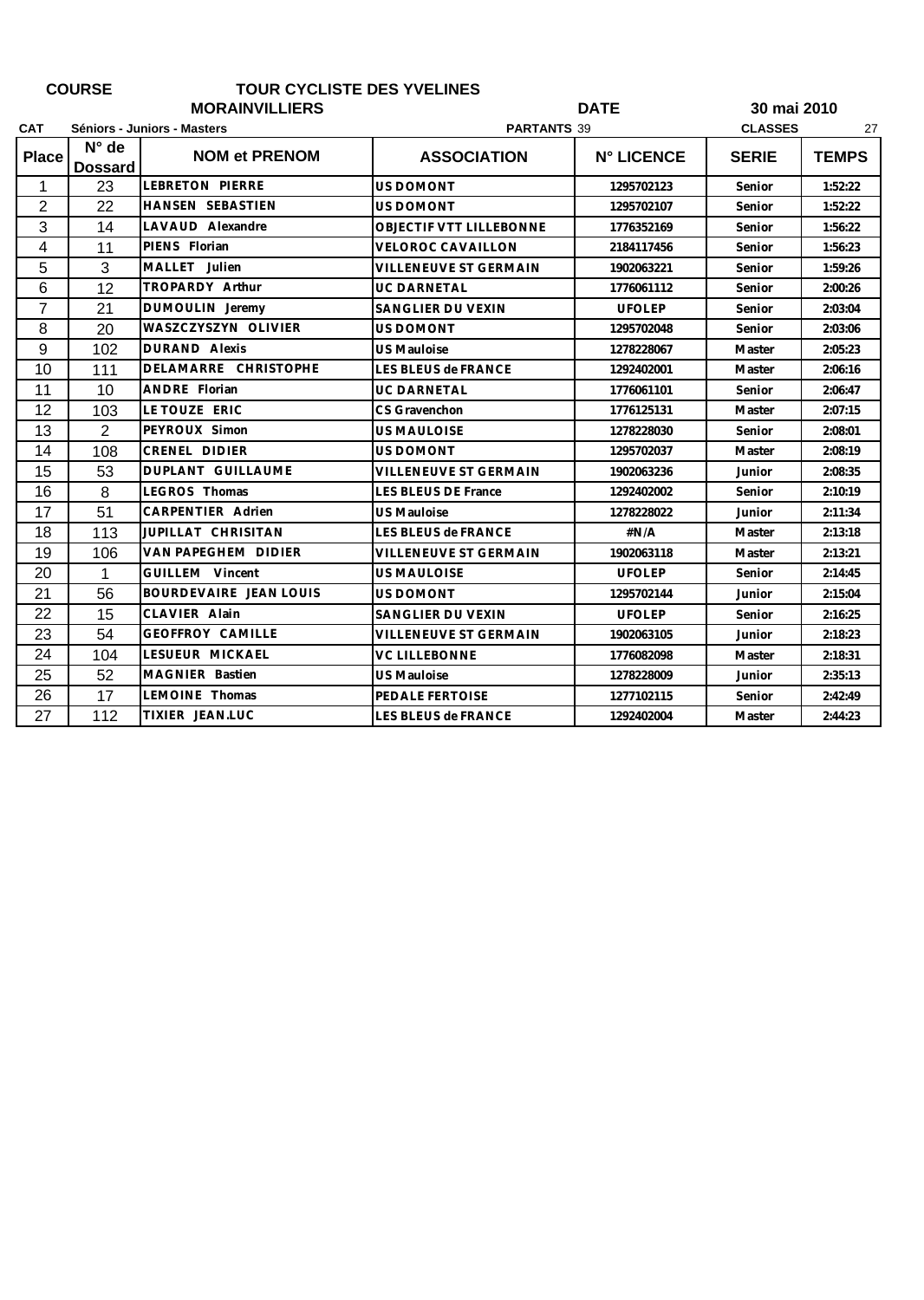| <b>COURSE</b> | <b>TOUR CYCLI</b> |
|---------------|-------------------|
|               | <b>CLASSEMEN</b>  |

|                |                             |                          | <b>CLASSEMENT GENERAL FINAL</b><br><b>DATE</b> |                    | 29 et 30 MAI 2010 |                      |
|----------------|-----------------------------|--------------------------|------------------------------------------------|--------------------|-------------------|----------------------|
| <b>CAT</b>     | Séniors - Juniors - Masters |                          |                                                | <b>PARTANTS 39</b> |                   | <b>CLASSES</b><br>27 |
| <b>Place</b>   | $N^{\circ}$ de              | <b>NOM et PRENOM</b>     | <b>ASSOCIATION</b>                             | <b>N° LICENCE</b>  | <b>SERIE</b>      | <b>TEMPS</b>         |
|                | <b>Dossard</b>              |                          |                                                |                    |                   |                      |
| 1              | 23                          | <b>LEBRETON PIERRE</b>   | <b>US DOMONT</b>                               | 1295702123         | Senior            | 3.13.16.0            |
| $\overline{2}$ | 22                          | HANSEN SEBASTIEN         | US DOMONT                                      | 1295702107         | Senior            | 3.14.01.0            |
| 3              | 11                          | PIENS Florian            | <b>VELOROC CAVAILLON</b>                       | 2184117456         | Senior            | 3.20.00.0            |
| 4              | 14                          | LAVAUD Alexandre         | OBJECTIF VTT LILLEBONNE                        | 1776352169         | Senior            | 3.20.39.0            |
| 5              | 12                          | TROPARDY Arthur          | UC DARNETAL                                    | 1776061112         | Senior            | 3.23.02.0            |
| 6              | 3                           | MALLET Julien            | <b>VILLENEUVE ST GERMAIN</b>                   | 1902063221         | Senior            | 3.27.48.0            |
| $\overline{7}$ | 20                          | WASZCZYSZYN OLIVIER      | US DOMONT                                      | 1295702048         | Senior            | 3.31.05.0            |
| $\, 8$         | 21                          | DUMOULIN Jeremy          | SANGLIER DU VEXIN                              | <b>UFOLEP</b>      | Senior            | 3.31.24.0            |
| 9              | 111                         | DELAMARRE CHRISTOPHE     | <b>LES BLEUS de FRANCE</b>                     | 1292402001         | Master            | 3.32.00.0            |
| 10             | 102                         | <b>DURAND Alexis</b>     | US Mauloise                                    | 1278228067         | Master            | 3.36.09.0            |
| 11             | 10                          | ANDRE Florian            | <b>UC DARNETAL</b>                             | 1776061101         | Senior            | 3.37.20.0            |
| 12             | 103                         | LE TOUZE ERIC            | CS Gravenchon                                  | 1776125131         | Master            | 3.38.27.0            |
| 13             | 8                           | LEGROS Thomas            | <b>LES BLEUS DE France</b>                     | 1292402002         | Senior            | 3.39.45.0            |
| 14             | 51                          | CARPENTIER Adrien        | <b>US Mauloise</b>                             | 1278228022         | Junior            | 3.42.08.0            |
| 15             | 108                         | <b>CRENEL DIDIER</b>     | US DOMONT                                      | 1295702037         | Master            | 3.43.36.0            |
| 16             | 53                          | <b>DUPLANT GUILLAUME</b> | <b>VILLENEUVE ST GERMAIN</b>                   | 1902063236         | Junior            | 3.45.05.0            |
| 17             | 56                          | BOURDEVAIRE JEAN LOUIS   | US DOMONT                                      | 1295702144         | Junior            | 3.46.46.0            |
| 18             | $\overline{2}$              | PEYROUX Simon            | <b>US MAULOISE</b>                             | 1278228030         | Senior            | 3.45.57.0            |
| 19             | 1                           | GUILLEM Vincent          | <b>US MAULOISE</b>                             | <b>UFOLEP</b>      | Senior            | 3.54.48.0            |
| 20             | 113                         | JUPILLAT CHRISITAN       | #N/A                                           | #N/A               | #N/A              | 3.55.38.0            |
| 21             | 54                          | <b>GEOFFROY CAMILLE</b>  | <b>VILLENEUVE ST GERMAIN</b>                   | 1902063105         | Junior            | 3.57.09.0            |
| 22             | 104                         | LESUEUR MICKAEL          | <b>VC LILLEBONNE</b>                           | 1776082098         | Master            | 3.57.55.0            |
| 23             | 106                         | VAN PAPEGHEM DIDIER      | <b>VILLENEUVE ST GERMAIN</b>                   | 1902063118         | Master            | 4.02.39.0            |
| 24             | 15                          | CLAVIER Alain            | SANGLIER DU VEXIN                              | <b>UFOLEP</b>      | Senior            | 5.07.35.0            |
| 25             | 52                          | MAGNIER Bastien          | <b>US Mauloise</b>                             | 1278228009         | Junior            | 4.25.23.0            |
| 26             | 17                          | <b>LEMOINE Thomas</b>    | PEDALE FERTOISE                                | 1277102115         | Senior            | 4.42.09.0            |
| 27             | 112                         | TIXIER JEAN.LUC          | <b>LES BLEUS de FRANCE</b>                     | 1292402004         | Master            | 4.51.50.0            |

**ISTE DES YVELINES**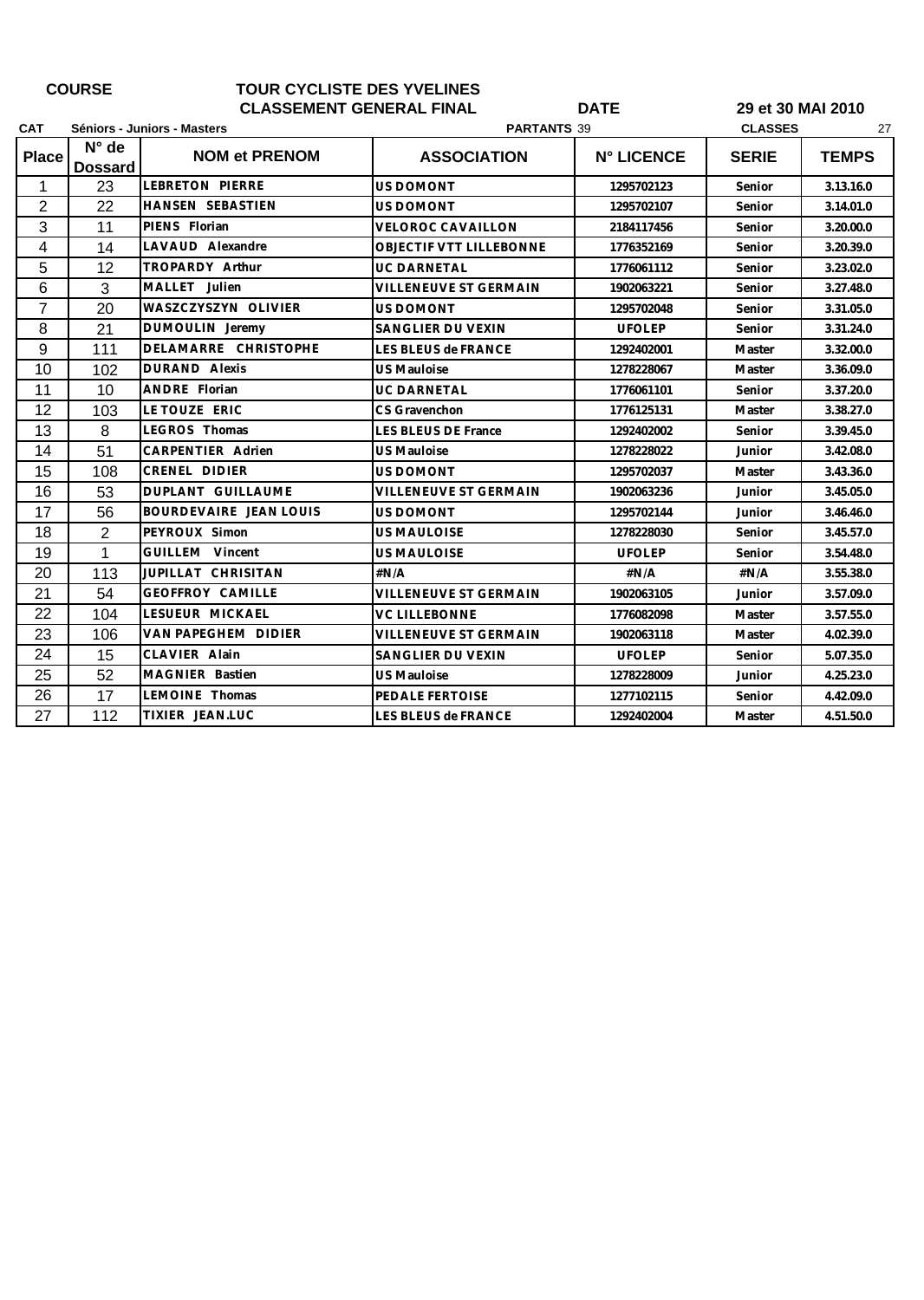| <b>COURSE</b> |                                  | <b>TOUR CYCLISTE DES YVELINES</b><br><b>EPONE</b> |                              | <b>DATE</b>       |              | 29 mai 2010  |
|---------------|----------------------------------|---------------------------------------------------|------------------------------|-------------------|--------------|--------------|
| <b>CAT</b>    | <b>CADETS</b>                    |                                                   |                              | <b>PARTANTS 4</b> |              | 41           |
| <b>Place</b>  | $N^{\circ}$ de<br><b>Dossard</b> | <b>NOM et PRENOM</b>                              | <b>ASSOCIATION</b>           | <b>N° LICENCE</b> | <b>SERIE</b> | <b>TEMPS</b> |
|               | 152                              | <b>DERNICOURT JULIEN</b>                          | <b>VILLENEUVE ST GERMAIN</b> | 1902063360        | CADET        | 0:07:40.00   |
| 2             | 154                              | PEREIRA PINTO FILIPE                              | <b>OCVO</b>                  | 1295712166        | CADET        | 0:08:24.00   |
| 3             | 153                              | <b>DUCOS AXEL</b>                                 | <b>TEAM VTT MAISSE</b>       | 1291325019        | CADET        | 0:08:26.00   |
| 4             | 151                              | FERREIRA ROMAIN                                   | <b>US MAULOISE</b>           | 1278228232        | CADET        | 0:08:27.00   |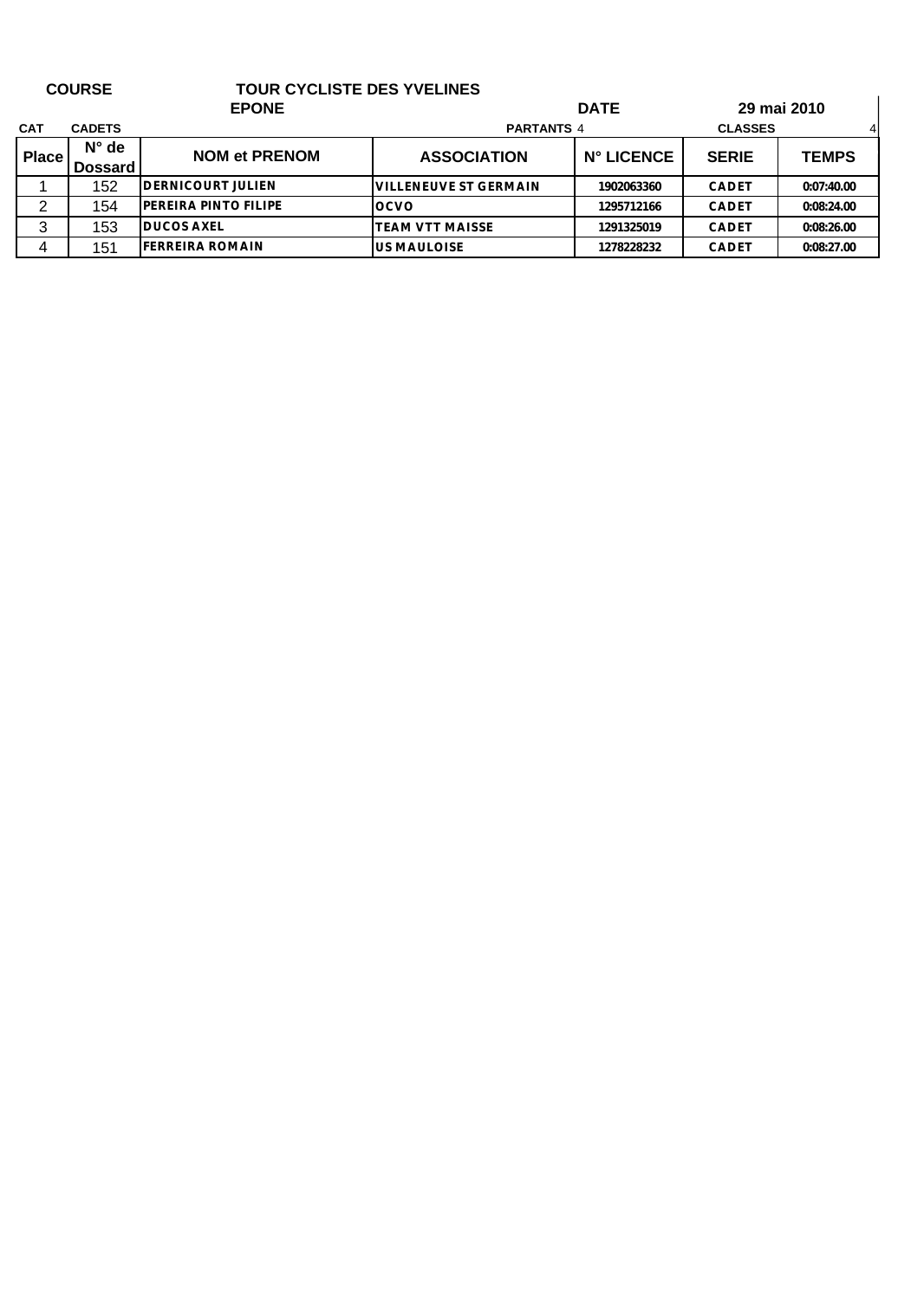| <b>COURSE</b> |             | <b>MORAINVILLIERS 78</b>   |                         | DATE: 30 mai 2010 |                |              |
|---------------|-------------|----------------------------|-------------------------|-------------------|----------------|--------------|
| <b>CAT</b>    |             | <b>MINIMES</b>             | <b>PARTANTS</b>         |                   | <b>CLASSES</b> | 71           |
| <b>Place</b>  | <b>Doss</b> | <b>NOM et PRENOM</b>       | <b>ASSOCIATION</b>      | <b>LICENCE</b>    | CAT.           | <b>TEMPS</b> |
|               | 208         | VIDAL FLORIAN              | ARGENTEUIL VAL DE SEINE | 1295708029        | <b>MINIMES</b> | 0.27.04      |
| 2             | 207         | <b>GALOIS MAXIME</b>       | US METRO TPS            | 1275024172        | <b>MINIMES</b> | à 00mn37 s   |
| 3             | 206         | PACARY GAUTHIER            | <b>US MAULOISE</b>      | 1278228115        | <b>MINIMES</b> | à 00mn59 s   |
| 4             | 202         | GARYGA<br><b>BAPTISTE</b>  | <b>US MAULOISE</b>      | 1278228042        | <b>MINIMES</b> | à 01mn05 s   |
| 5             | 205         | SVEHLA YOHAN               | US MAULOISE             | 1278228193        | <b>MINIMES</b> | à 02mn28 s   |
| 6             | 204         | ZAMOUN<br>MAXIME           | US MAULOISE             | 1278228197        | <b>MINIMES</b> | à 05mn36 s   |
|               | 203         | <b>SOBOLEWSKI</b><br>SIMON | US MAULOISE             | 1278228046        | <b>MINIMES</b> | à 05mn37 s   |